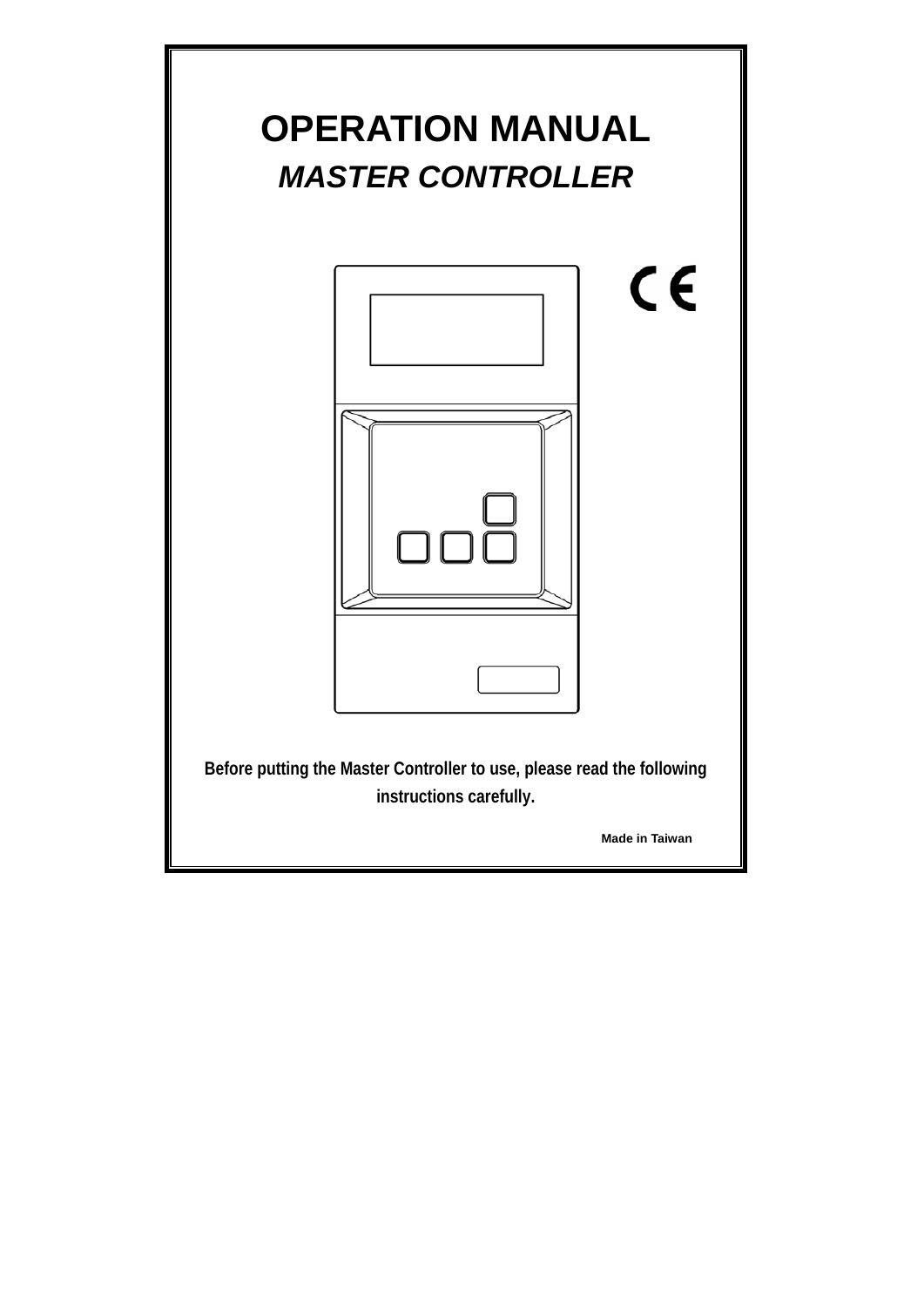# **TABLE OF CONTENTS**

| 2. DESCRIPTION OF FUNCTION SETTING FLOW 2 |
|-------------------------------------------|
|                                           |
| 4. CALIBRATION pH / ORP ELECTRODE  3      |
|                                           |
|                                           |
|                                           |
| 8. THE ADDRESS OF AFTER SERVICE CENTER  6 |

**This appliance is not intended for use by persons (including children) with reduced physical , sensory or mental capabilities, or lack of experience and knowledge, unless they have been given supervision or instruction concerning use of the appliance by a person responsible for their safety.**

**Children should be supervised to ensure that they do not play with the appliance.**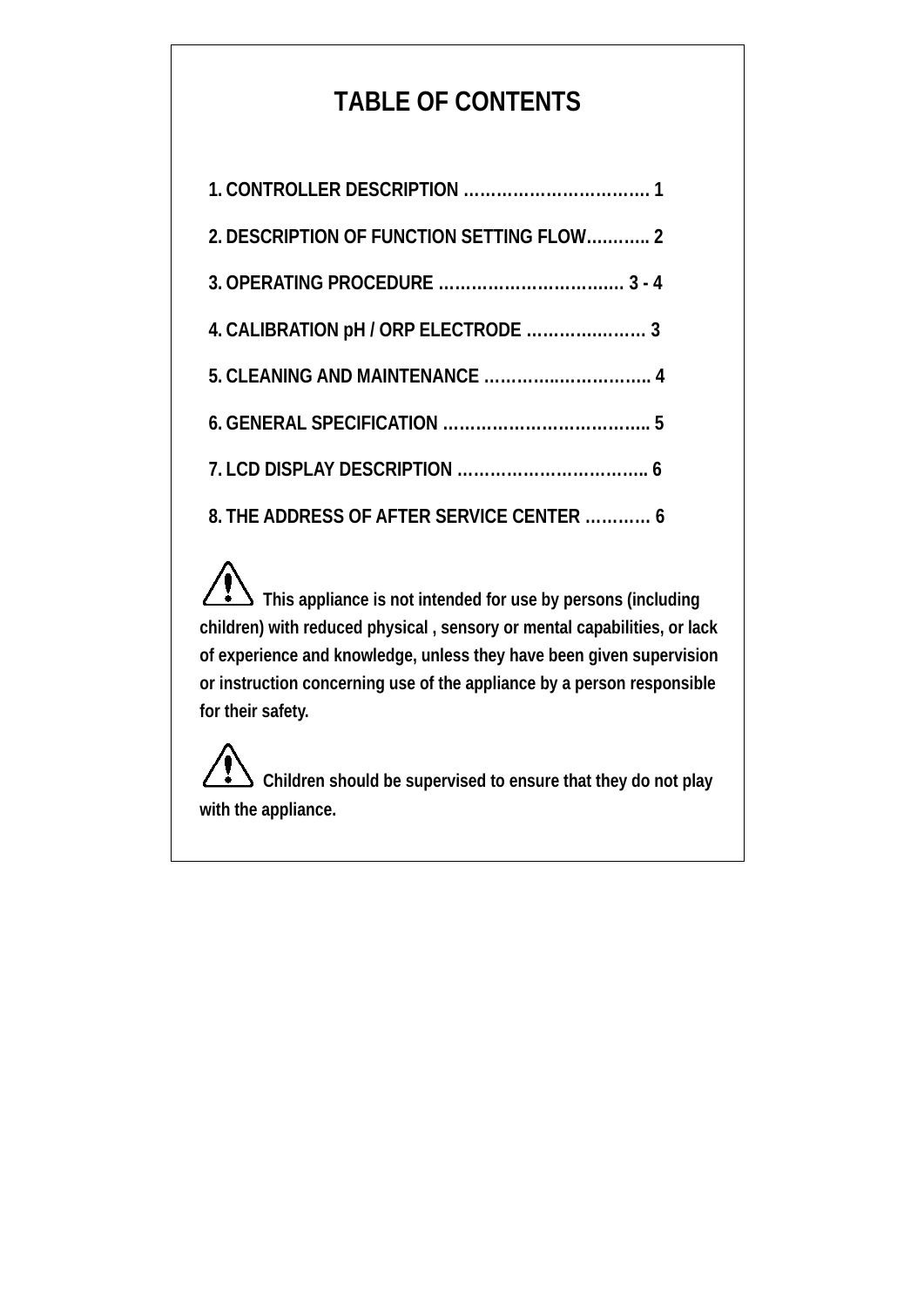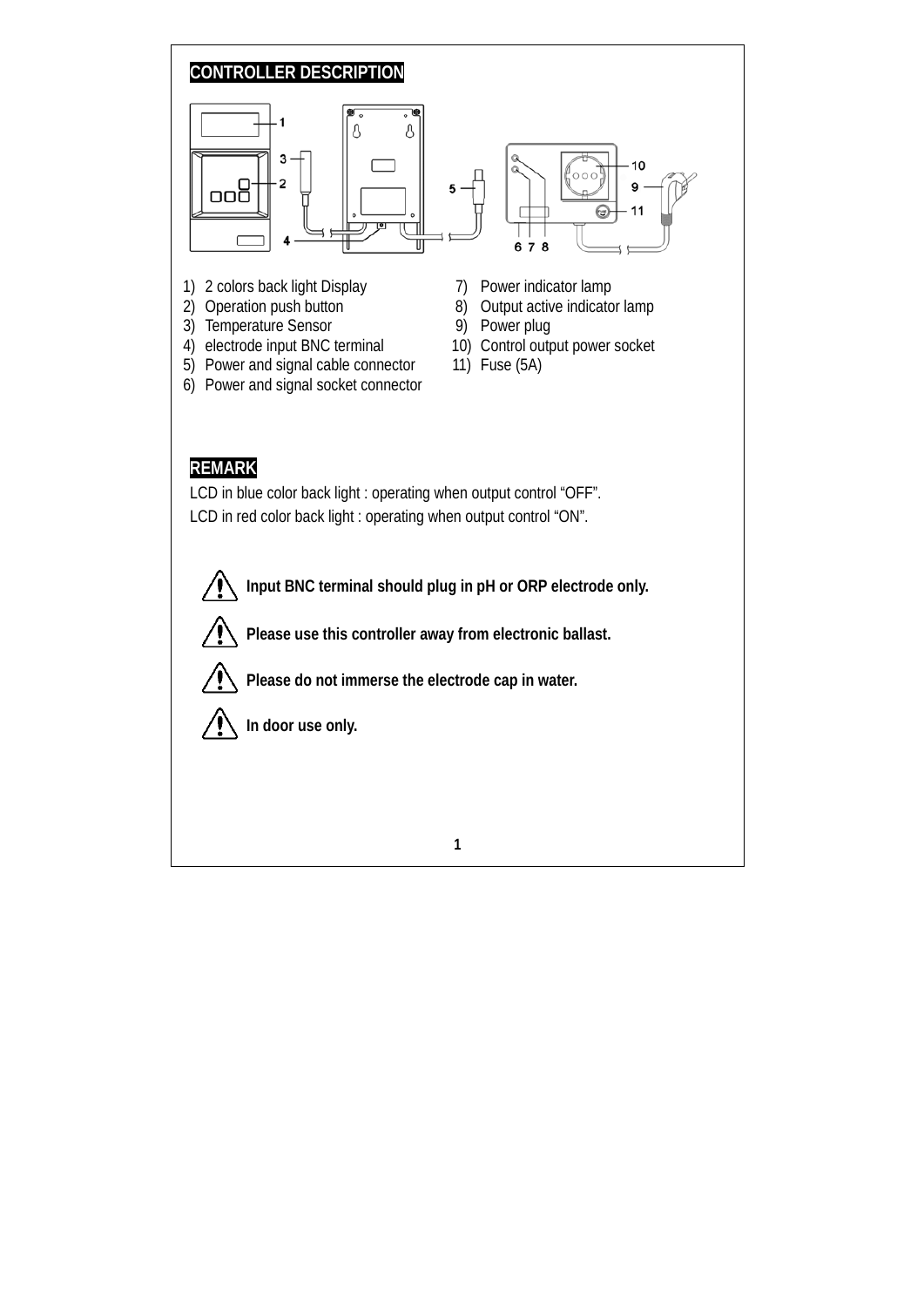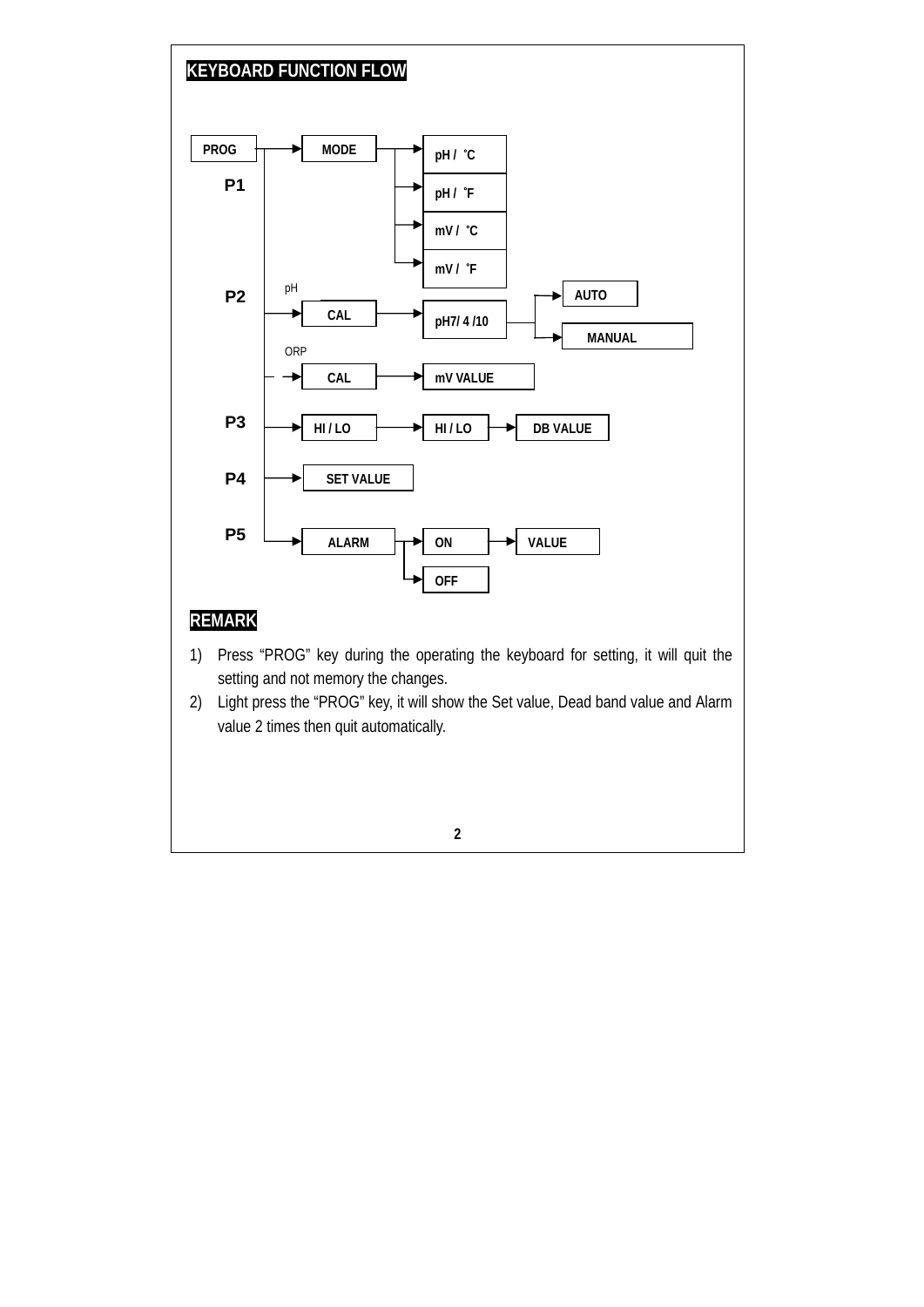#### **OPERATING (P2 - pH MODE, CALIBRATING)**

- 1) Connecting AC power supply (Make sure the correct voltage.), and signal cable "Fig. 5" to socket "Fig. 6", then put the temperature sensor (Fig. 3) into water, and connecting the pH electrode into the BNC input terminal.
- 2) Put the pH electrode into the standard buffer solution pH7.00. Waiting for a few seconds when the value is stable then press the "**PROG**" button more than 2 seconds. The display will flash, please press the "**+**" or "**-**" key select the operating to "**P2 - cal.**" function, then press "**ENT**" selected. The display will show 7.\_\_ , please choose which buffer solution that you want to calibrating. Press the "**+**" or "**-**" to select pH7, pH4 or pH10 buffer solution. Press "**ENT**" selected. Example choose pH7.00, the display show "7.00", it will auto calibrated after 3 seconds when did not press "**+**" or "**-**" to change the value before 3 seconds from pH7.00. If your buffer solution is pH7.01, then you should press the key "**+**" or "**-**" within 2 seconds, then change the value to "7.01" and press "**ENT**". It will auto calibrated pH7.01.
- 3) Take away the pH electrode from buffer solution, and clean the electrode with fresh water. Then put the pH electrode into the standard buffer solution pH4 or pH10. Waiting for a few seconds when the value is stable and according to the step 2 to calibrating the pH4 or pH10. *(Make sure doing the step 2 to 3 for calibrating a new pH electrode.)* It will show the pH electrode class "**C-1**", "**C-2**" or "**C-3**" when finished the pH4 or pH10 calibrating. "**C-1**" means pH electrode in good condition, "**C-2**" means in usable condition, "**C-3**" means electrode should change a new one. If it is in "**C-3**" class, then the display will show bad electrode signal until next calibrating in "**C-1**" or "**C-2**" class.

# **OPERATING (P2 - ORP MODE, CALIBRATING)**

- 1) Connecting AC power supply. (Make sure the correct voltage.)
- 2) Connecting the ORP electrode into the BNC input terminal, then press the "**PROG**" button more than 2 seconds for select to ORP (mV) mode.
- 3) Put the ORP electrode into the standard buffer solution. Waiting for a few seconds when the value is stable then press the "**PROG**" button more than 2 seconds to select "**CAL**" mode. The display will flash, please press the "**+**" or "**-**" key to change the value to the standard buffer value, then press "**ENT**" to calibrated.
- 4) It will detect the ORP electrode condition automatically when finished the ORP calibrating. If it is difference between measure value and calibrating value more then 100 digits, it means electrode should change a new one and the display will show bad electrode signal until next calibrating in usable condition. **(No suggest to calibrate the ORP value.)**

**3**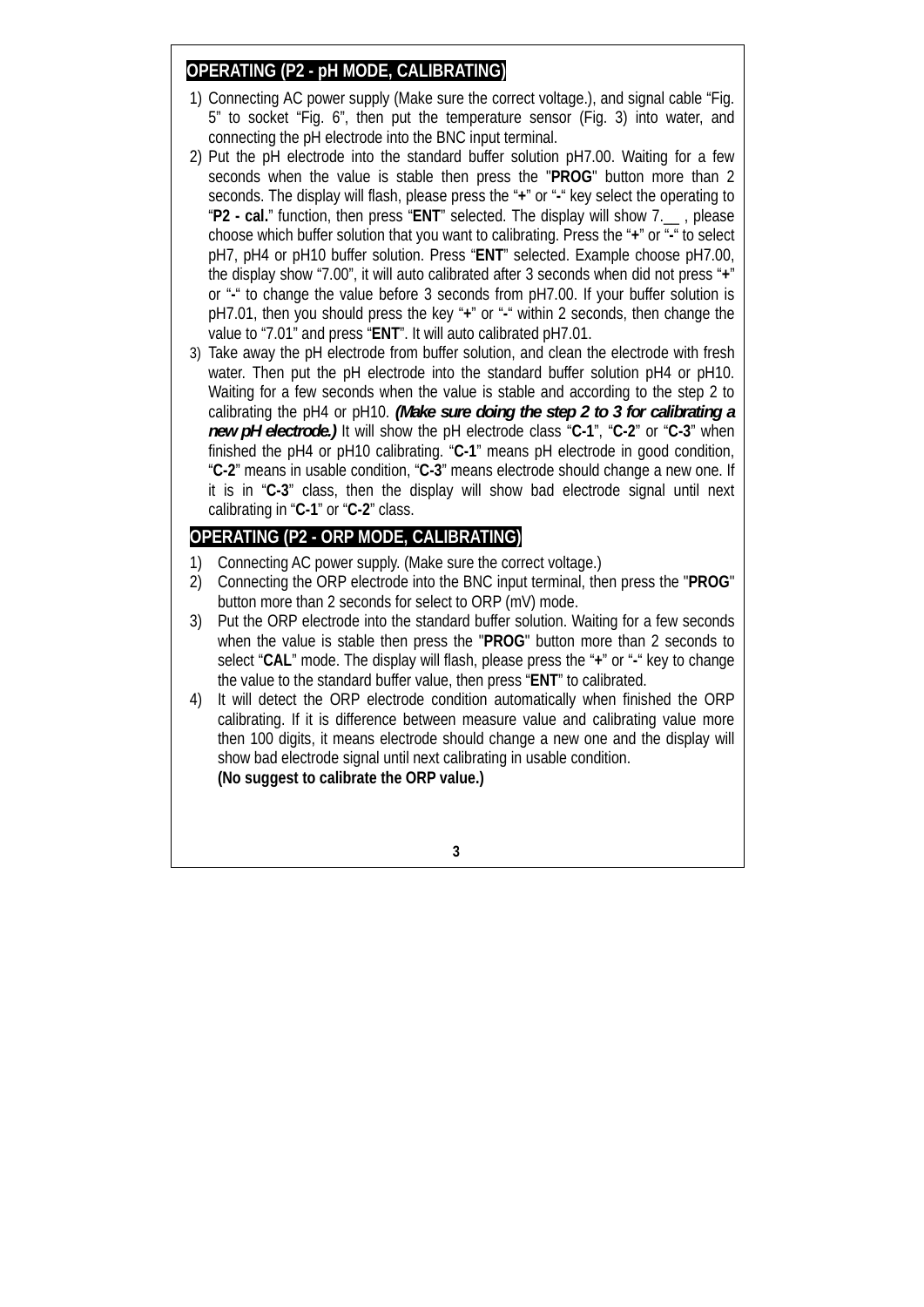### **OPERATING (P3 - HI / LO ACTIVE)**

- 1) Press the "PROG" button more than 2 seconds for function "P3", press "+" or "-" and "ENT" to select "Hi" or "Lo" active. We usually set the "Hi" active and use the CO2 for lower the pH value in water plants tank. We usually set the "Lo" active and use the O3 for increase the ORP value in salt water tank.
- 2) After setting the Hi or Lo active then setting the "DB" value. Press the " $+$ " or " $-$ " to change the value that you want. The initial value is 5 digits. There is a "DB" (dead band) for delay output in action. When set "HI/LO" function in "HI", the control output in action when the pH measuring value goes above the set value 5 digits (initial). The control output off when the pH measuring value goes below the set value. (If necessary you can adjust the dead band from 0 to 100 digits.)

## **OPERATING (P4 - SET)**

1) 1) Press the "PROG" button more than 2 seconds for function "P4" to select "SET", press "ENT" to selected, then press "+" or "-" to change the value until the display reading exact your requirement. Press the "ENT" button for set done.

#### **OPERATING (P5 – ALARM SET)**

- 1) Press the "PROG" button more than 2 seconds for function "P5" to select "ALARM", press "ENT" to selected, then press "+" or "-" to change the value until the display reading exact your requirement. Press the "ENT" button for set done. The initial value is  $\pm 30$  digits.
- 2) 2) For example, if you set the alarm value is 30 digits, set value is pH7.00, Hi active, DB is 5 digits. Then the output in active when measure value is above pH7.05. The alarm function in active when measure value is above pH7.35 or below pH6.70. For example ORP set value is 400 mV, Lo active. Then output is active when measure value is below 395 mV, alarm in active when measure value is below 365 or above 430 mV.

## **CLEANING AND MAINTENANCE**

- 1) 1) It must to pull out the power plug (turn off) when cleaning the controller.
- 2) 2) Wipe the housing with drying when cleaning, do not wipe with wetting.
- 3) 3) It had better cleaning the pH and ORP electrode sensor with soft brush and calibrating the pH and ORP electrode during 2-3 weeks to make sure the reading within accuracy when measuring in a long time.

**4**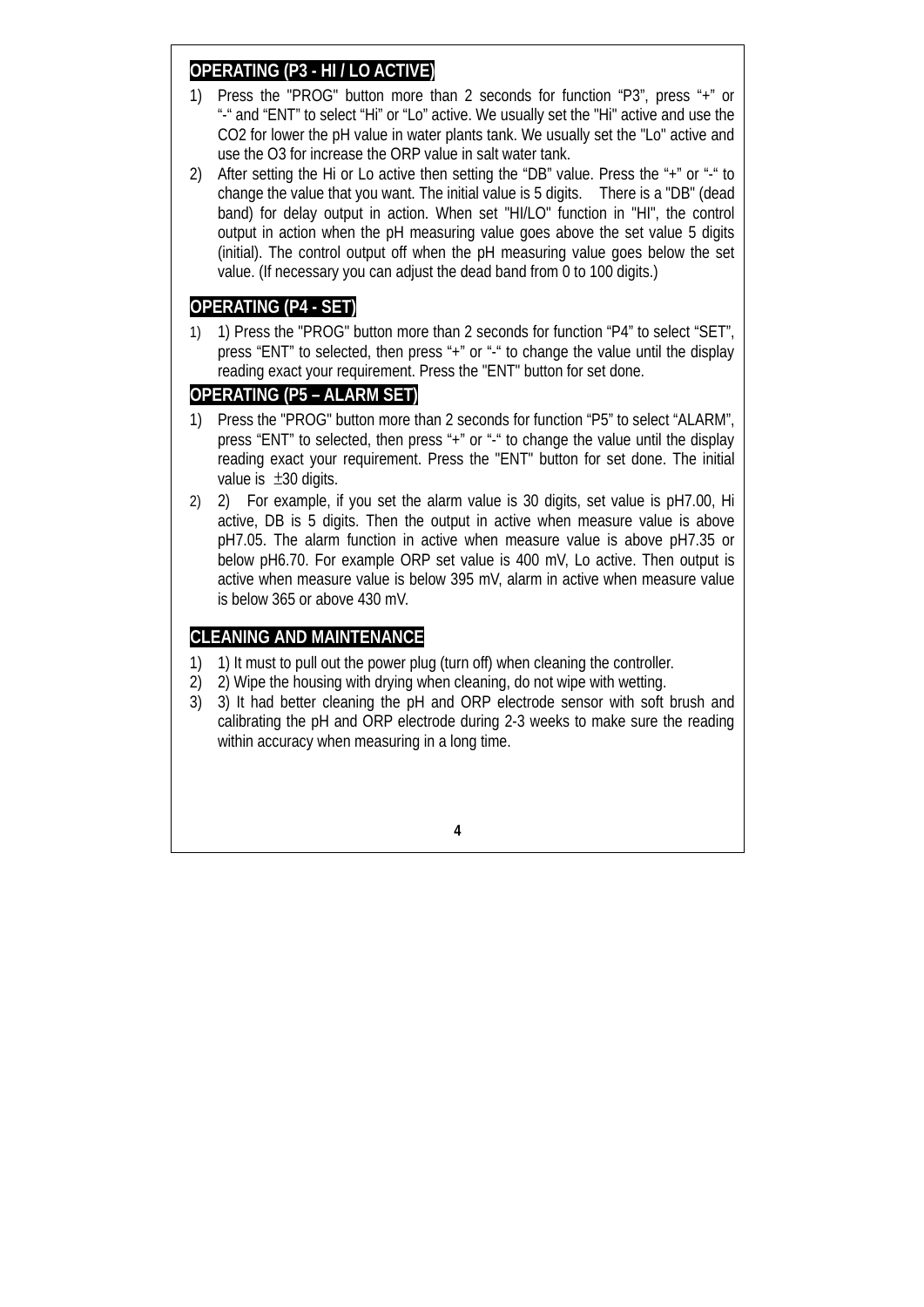# **GENERAL SPECIFICATION**

Power Supply : AC100V to AC240V 50/60 Hz Power Consumption : Approx. 2 watts Control Output Voltage : Same as plug in AC voltage Display : LCD with 2 colors back light. Indicator of Output in Action : LED lamp indicator Relay Contact : 5A for 240VAC on power box. Fuse : Power 2A/250V, control output 5A/250V (in power box) Measurement : 0 to 14 pH, -1999 to 1999 mV, 0 to 50°C(32 to 122°F) Set Range : 3.0 to 11.0 pH, -1000 to 1000 mV Resolution : 0.01 pH, 1 mV, 0.1°C Accuracy at  $25^{\circ}$ C :  $\pm$ (0.1%+ 2 digits) after calibrating,  $\pm$ 0.5 $^{\circ}$ C Impedance : 1012 ohms of input DB (Dead Band) : 0 to 1.00 pH / 0 to 100 mV (initial value 5 digits) ALARM : 0 to 2.00 pH / 0 to 200 mV (initial value 30 digits) Select HI/LO Action : "HI" : Output in action when measuring value goes above the set value. (with indicator) "LO" : Output in action when measuring value goes below the set value. (with indicator) Calibration (Automatic) : pH7.00 (CAL.) / pH4.00 / pH10.00 (SLOPE) Calibration (Manual) pH : pH7 (6~8) / pH4 (2.5~5.5) / pH10 (8~12) ORP : ±100 mV pH Electrode degree : "C1" means pH electrode in good condition. "C2" means pH electrode in usable condition. "C3" means pH electrode should change new one. Operating Temperature : 0 to 50°C (32 to 122°F) Operating Humidity : Max. 90% Dimension : Instrument 165 x 90 x 45 mm (6.5 x 3.6 x 1.8 inch) Power Box 115 x 83 x 42 mm (4.5 x 3.3 x 1.7 inch) Standard Accessories : Instruction manual ………………. 1 pc. Instrument Holder …………….... 1 pc.

**5**